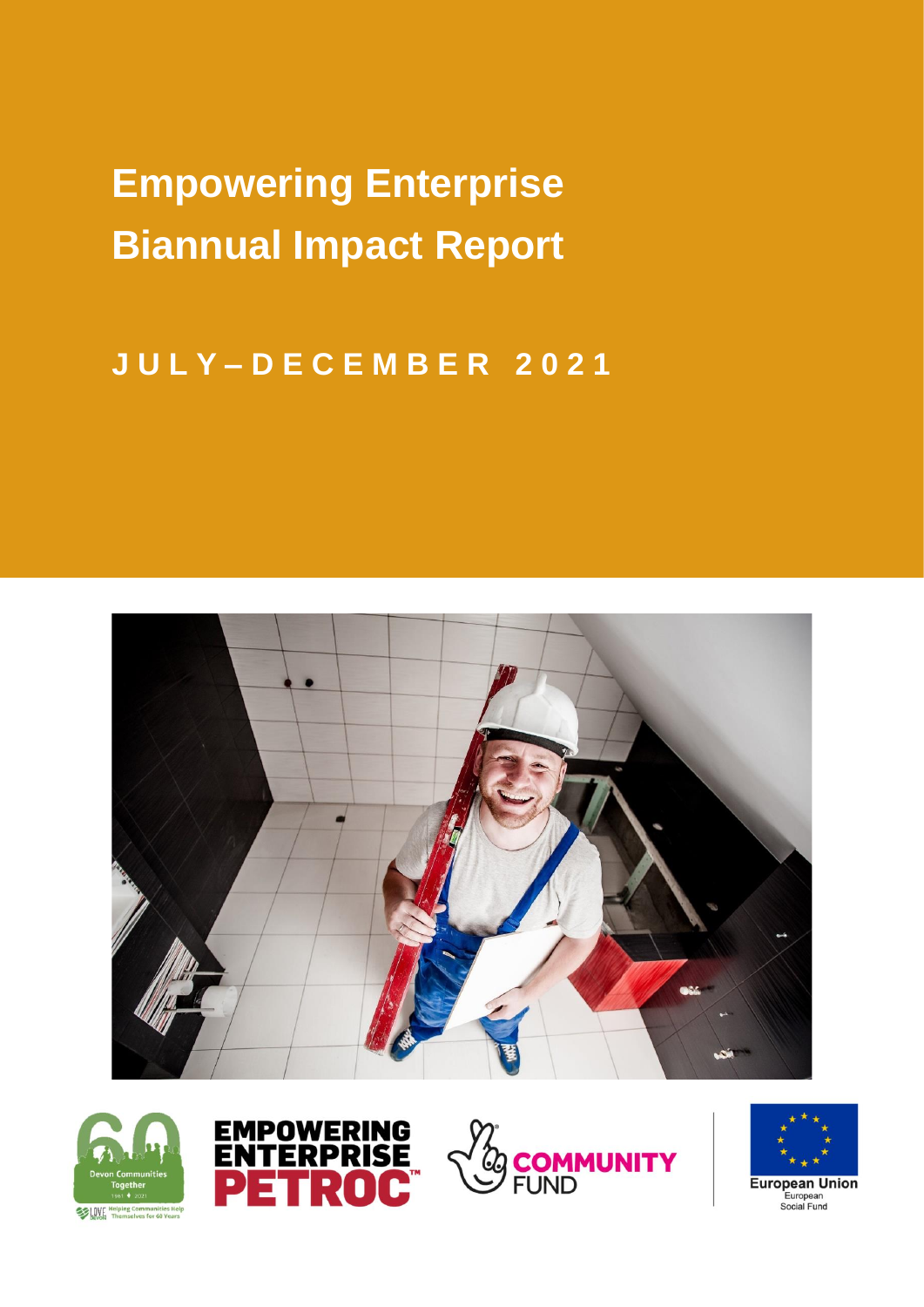

**This report was produced by Devon Communities Together, who are the evaluation and impact measurement partner for Empowering Enterprise Visit www.devoncommunities.org.uk for further information.** 

| <b>Key Findings</b>                    | 4  |
|----------------------------------------|----|
| <b>Introduction</b>                    | 5  |
| <b>Outputs (Targets &amp; Results)</b> | 6  |
| <b>Outcomes</b>                        | 7  |
| <b>Outcome 1</b>                       | 8  |
| <b>Outcome 2</b>                       | 11 |
| <b>Outcome 3</b>                       | 13 |
| <b>Outcome 4</b>                       | 16 |
| <b>Cross-cutting Themes</b>            | 17 |
| <b>Looking Forward</b>                 | 19 |
|                                        |    |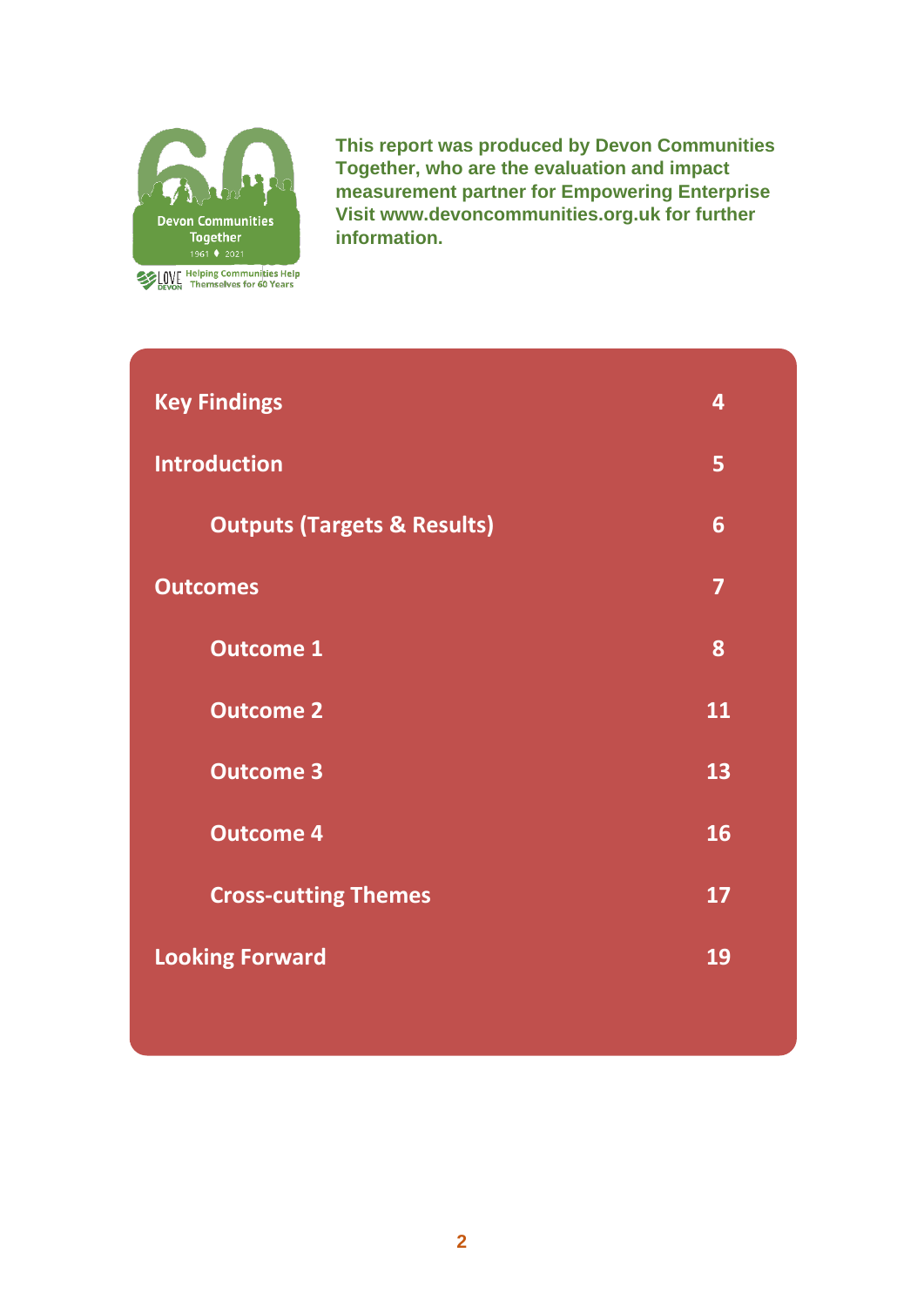#### **Empowering Enterprise is a Building Better Opportunities project, managed by Petroc, and funded by the European Social Fund and The National Lottery Community Fund**





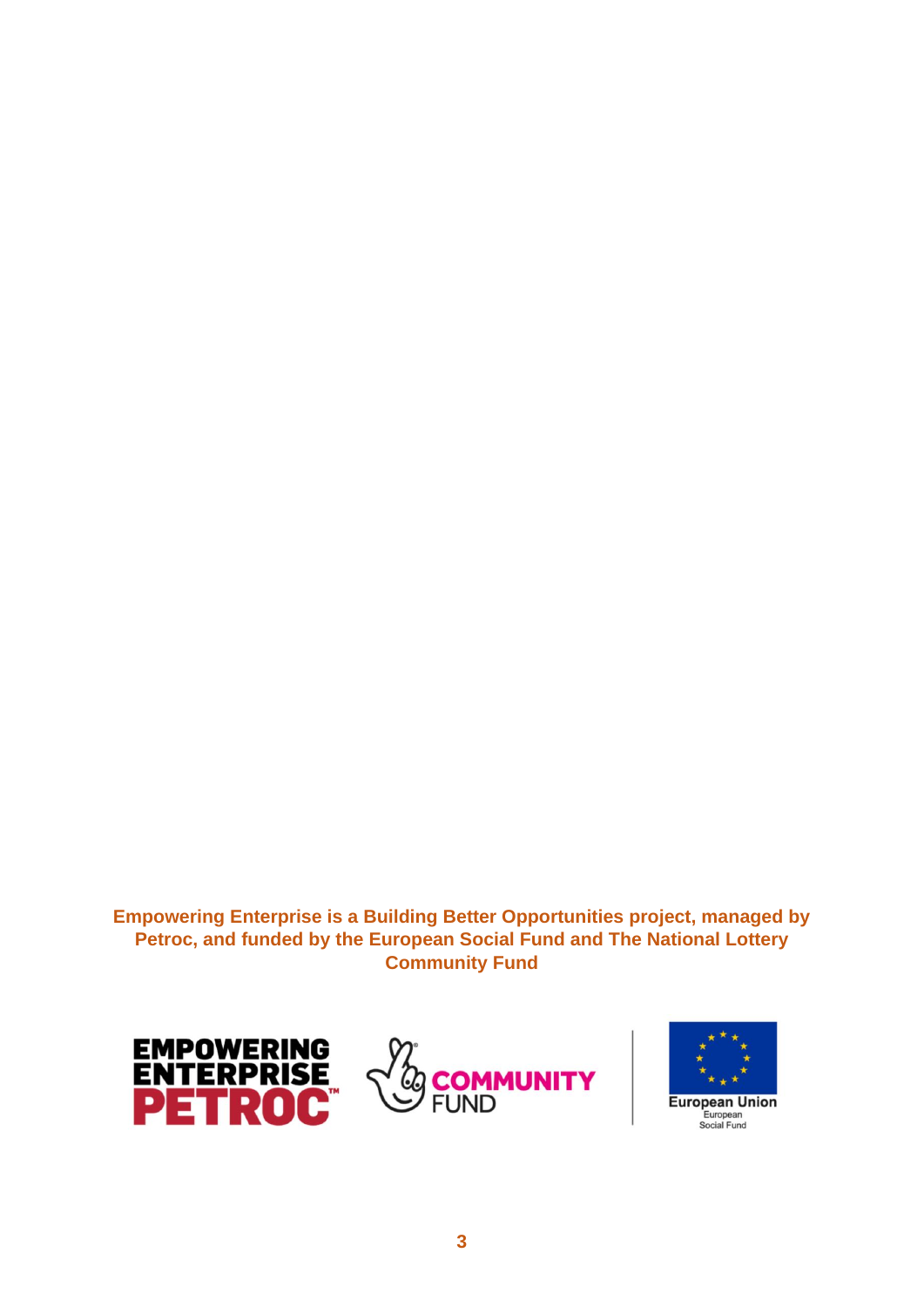### **Key findings**

- **1. In total 49 participants went live in this period, and 27 achieved results (22 moved into employment; 5 moved into education or training).**
- **2. In this period 25 (51%) participants were male, 22 (45%) Female and 2 (4%) otherwise identifying.**
- **3. 26 out of 49 (53%) of participants who went live in this period report having a disability, and 20 out of 49 (41%) do not have Maths and/or English entry level qualifications.**
- **4. In this period recruitment reached new areas, significantly Exeter, Barnstaple, and some rural areas.**
- **5. 25 of the 49 live participants in this reporting period (and 67 of the 129 total live participants in 2021), have come from the local Jobcentre Plus (JCP) advisors.**
- **6. Mentors have reported that the pandemic has continued to affect participants motivations and confidence to become involved with support services or pursue education. This is likely leading to participants being less willing to engage in group sessions, and needing project support for a longer overall period.**
- **7. The main area of support signposted to by mentors (with 33% of reported signposting) continues to be for mental health services.**
- **8. Co-design activities have indicated that activities around developing inclusive employment for young NEETs should focus on encouraging supportive inductions and first days on the job.**
- **9. Partnership working continues to be a strength with evidence of partners supporting one another in delivery and cross-referring participants.**
- **10.The Cross-Cutting Themes of Sustainability and Gender Equality and Equal Opportunities are embedded in partner delivery through the development of sustainability goals and mentoring practices.**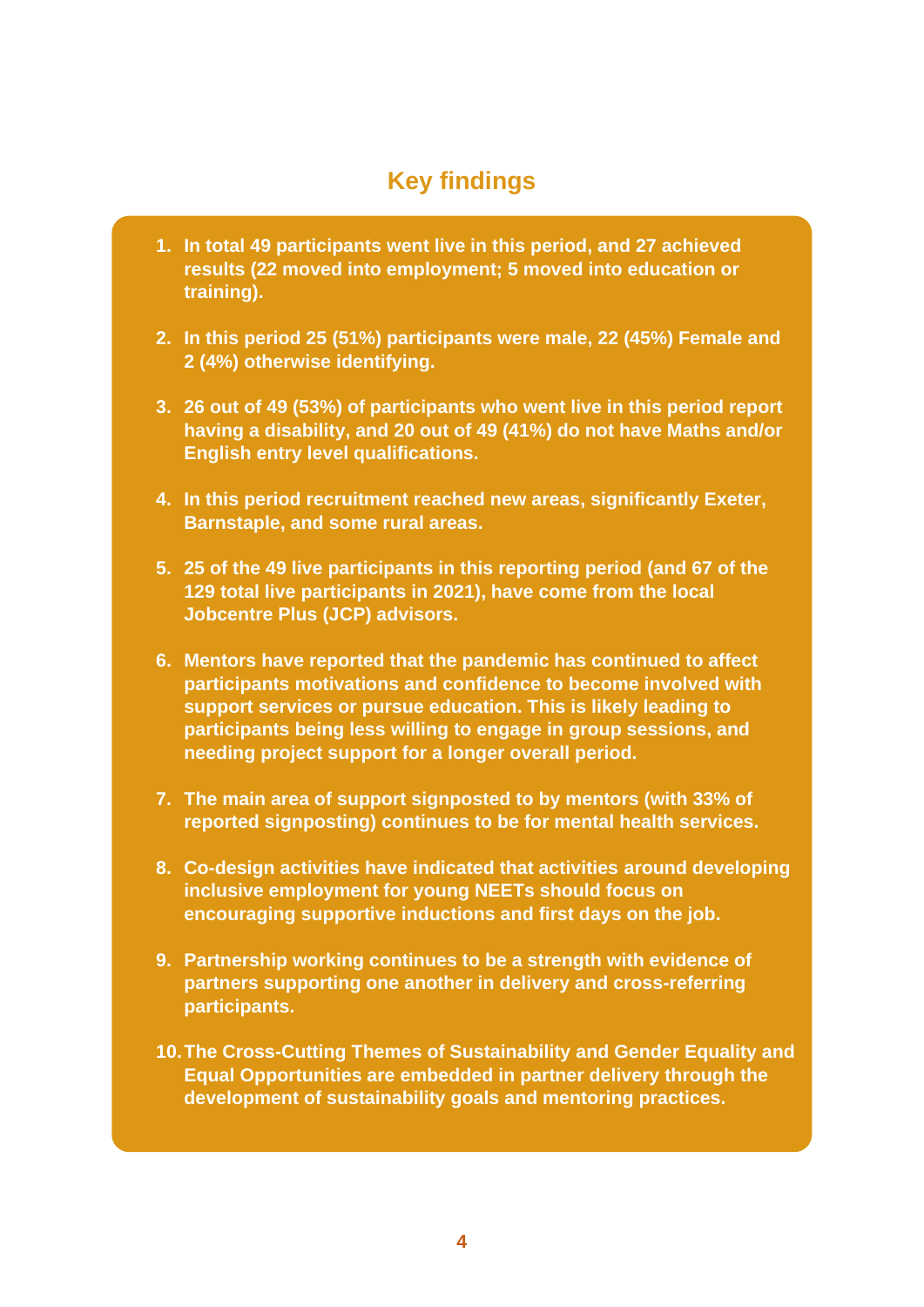### **Introduction**

**July to December 2021 was the second 6-month period since the project extension was agreed at the end of 2020.** This report will follow the same structure of previous reports, exploring the activities undertaken, the outputs achieved and relating these to the 4 project outcomes. This report will reference the numerical targets and desired results as well as the qualitative stories and lived experiences of change which have occurred for individuals and communities. For a full discussion of the projects Theory of Change and it's relationship to impact measurement please see the previous periods report.

In the last reporting period it was discussed that a lot of energy had been required by partners for project set-up, i.e. to re-hire and train staff and redevelop working relationships with support agencies for referral routes. **In this period of July to December 2021 project set up was mostly complete with 5 of the 7 delivery partners consistently working with participants.** Groundwork South after beginning delivery last period had their mentor leave the project and did not work with participants from October to December. ODILS, as planned, began working with participants in November and December. Whilst delivery stabilised, it is notable that all partners, except WKUK, had to recruit and train new project mentors in this period and therefore hand over existing caseloads, which would cause slowing of participant progress. **In total 49 participants went live in this period, and 27 achieved results.** The project remains on target financially and partners have received target profiles until Q2 2023.

**The 7 delivery partners vary in size and operating structures** with number of mentors per organisation ranging from 1 (e.g. Eat That Frog) to 8 (e.g. Young Devon). Delivery partners operate throughout Devon (as shown in the table below) and Petroc have continued to manage the project's strategy, budget and administration. **Petroc are responsible for leading the partnership and ensuring that the intended targets, results and outcomes are achieved. Devon Communities Together continue in their role as evaluation and support partner.**

| <b>Delivery Partner</b>                                 | <b>Area Covered</b>                     |  |  |
|---------------------------------------------------------|-----------------------------------------|--|--|
| <b>Battling On</b>                                      | <b>Plymouth and Tavistock</b>           |  |  |
| <b>Eat That Frog (ETF)</b>                              | <b>Plymouth, Torbay and South Devon</b> |  |  |
| <b>Groundwork South</b>                                 | <b>Plymouth and Southwest Devon</b>     |  |  |
| I Can Do That! (ICDT!)                                  | <b>Torbay and South Devon</b>           |  |  |
| <b>Open Doors International Language School (ODILS)</b> | <b>Plymouth, West Devon, South Hams</b> |  |  |
| <b>Young Devon</b>                                      | <b>Devon wide</b>                       |  |  |
| <b>Whiz Kidz UK (WKUK)</b>                              | <b>Plymouth</b>                         |  |  |

Regarding the Coronavirus Pandemic, all legal limits on social contact were removed during this time (on July 19th), however as will be discussed below **the pandemic has continued to affect delivery, specifically in terms of the wellbeing and confidence of young people, the sorts of activities undertaken and the availability of support services.**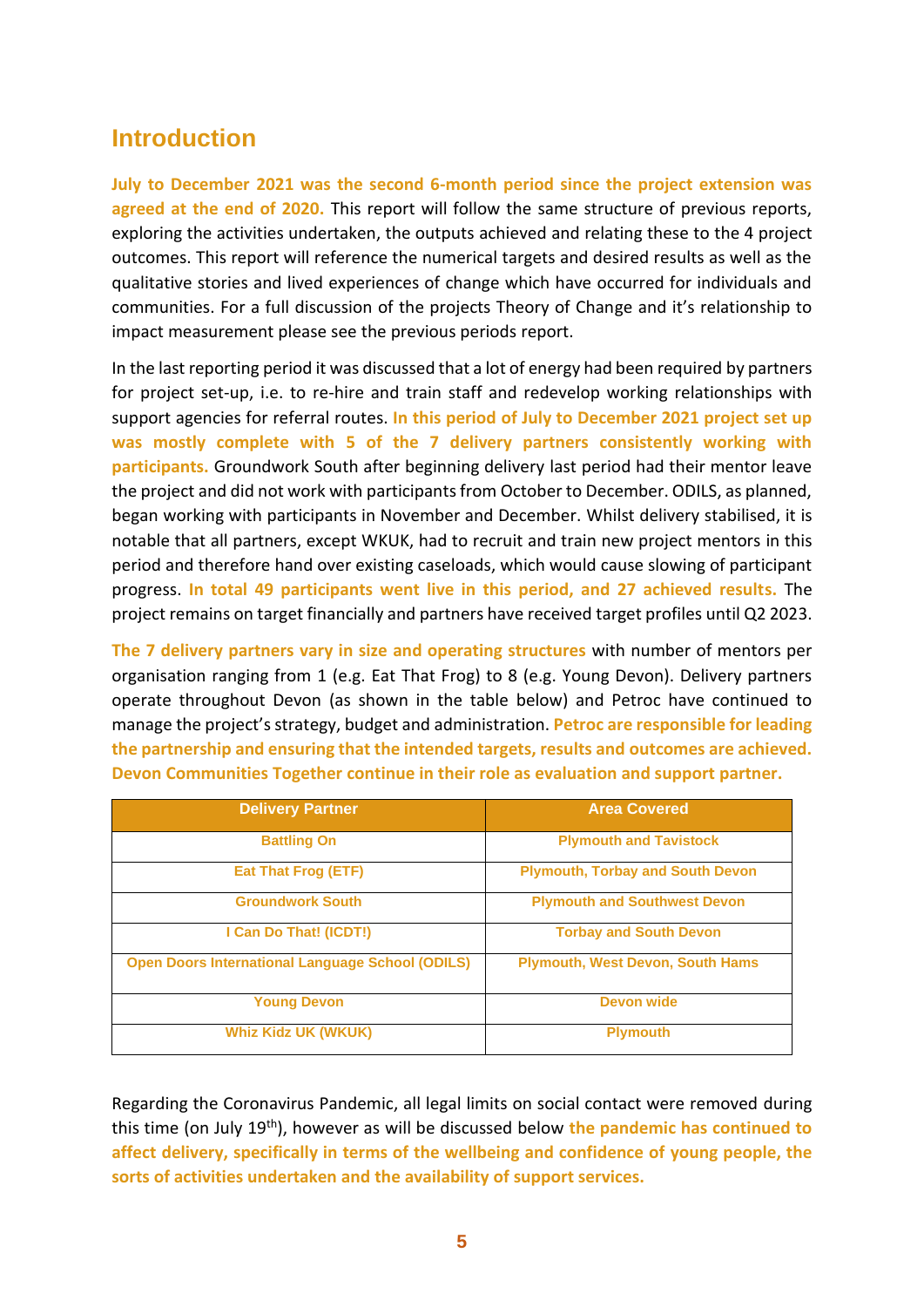## **Outputs (Targets)**

The following outputs and results are the project targets agreed with the funding bodies. It is these that Petroc are responsible for overseeing and reporting on a quarterly basis.

| <b>Outputs</b>                                                    | <b>Project</b><br>targets |            | <b>Total to date</b><br>and % of<br>overall target |       | <b>Numbers in</b><br>reporting period<br>and % of overall<br>target |
|-------------------------------------------------------------------|---------------------------|------------|----------------------------------------------------|-------|---------------------------------------------------------------------|
| <b>Total participants engaged</b>                                 | 989                       | 79%        | 786                                                | 5%    | 49                                                                  |
| <b>Male</b>                                                       | 495                       | 89%        | 443                                                | 5.1%  | 25                                                                  |
| <b>Female</b>                                                     | 494                       | 68%        | 337                                                | 4.5%  | 22                                                                  |
| <b>Unemployed</b>                                                 | 544                       | 81%        | 442                                                | 5.7%  | 31                                                                  |
| <b>Economically inactive</b>                                      | 445                       | <b>77%</b> | 344                                                | 4%    | 18                                                                  |
| <b>Participants with disabilities</b>                             | 435                       | 86%        | 374                                                | 6%    | 26                                                                  |
| <b>Participants from ethnic minority groups</b>                   |                           | 76%        | 64                                                 | 1.2%  | 1                                                                   |
| <b>Results</b>                                                    |                           |            |                                                    |       |                                                                     |
| <b>Participants move into education or training</b><br>on leaving | 205                       | 73%        | 149                                                | 2.4%  | 5                                                                   |
| Participants move into employment, including<br>self-employment   | 164                       | <b>76%</b> | 124                                                | 13.4% | 22                                                                  |
| Participants move into job search on leaving                      | 209                       | 25%        | 53                                                 | 0%    | $\bf{0}$                                                            |

Considering challenges of recruitment and Covid it is a significant achievement that the partnership was able to have **49 young people go 'live' on the project,** meaning that they completed the entry paperwork with their mentor and sought, collated and submitted the necessary paperwork to evidence their eligibility. This number of 49 participants represents 5% of the total project target, and means 79% of the overall target for the project has been reached, with 17 months remaining of delivery<sup>1</sup>. During this period 22 participants were **supported to move into employment and 5 into education**<sup>2</sup> **.**

In this time an **additional 52 young people were engaged** by a mentor to begin their participant journeys. Of these 21 have subsequently been withdrawn, but 31 may still become 'live' participants.

 $1$  Please note that output variations between reports is due to individuals starting and/or exiting the project in one reporting period, but their paperwork being processed in a later period. For example, 53 participants were reported as going live between Jan-Jun 2021 in the last report, but a further 27 who started their engagement in that period have since been verified as live.

 $2$  Similar to variations in those reported live, 31 results have been reported to funders since the project extension began, but the overall project result figure has not increased accordingly as previously exited participants have rejoined the project and therefore no longer count as achieving a result.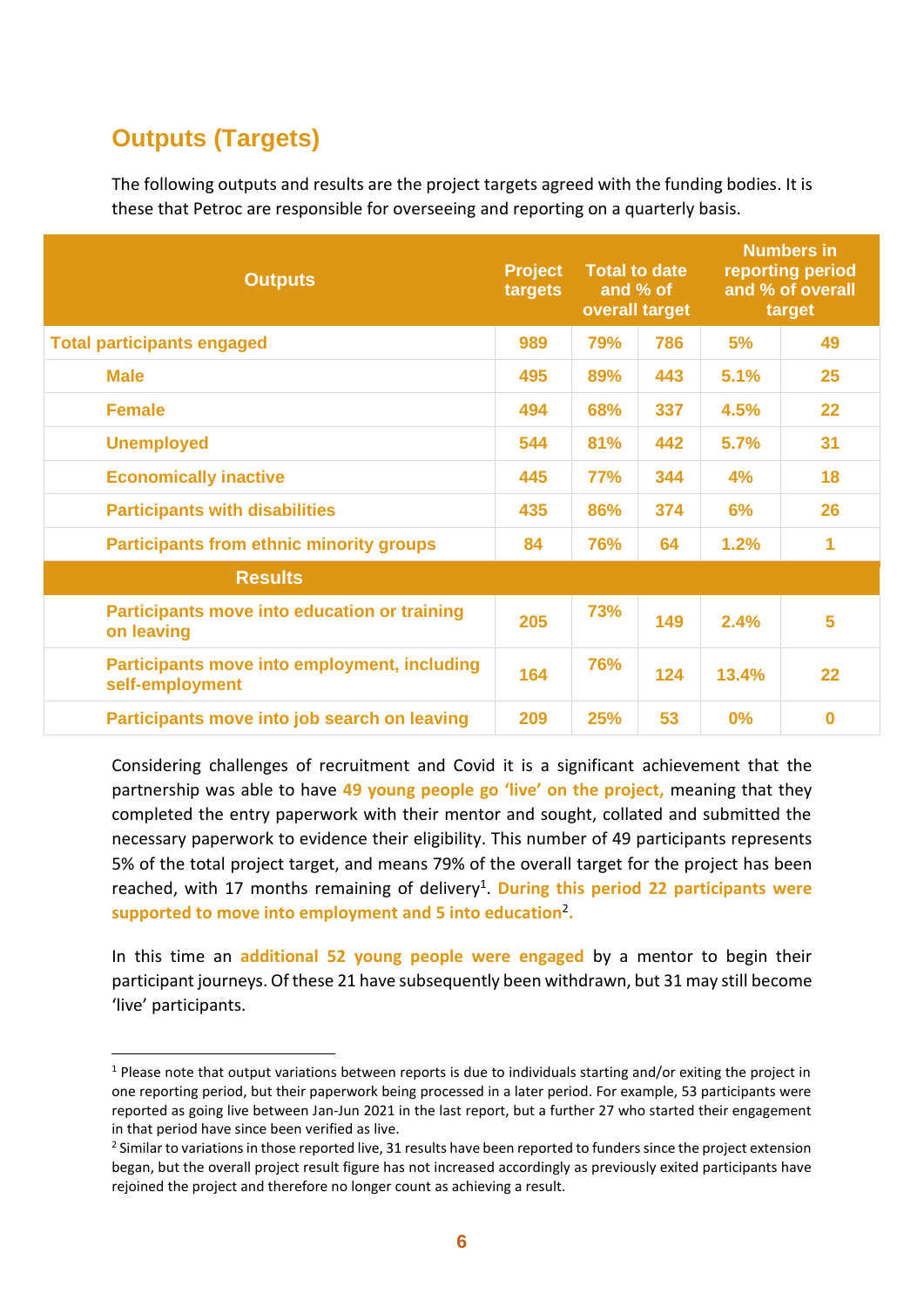The next section of this report details the partnerships achievements in relation to the established project outcomes. These outcomes, shown below, are the same as those from the first stage of delivery, and a diverse range of quantitative and qualitative outputs are used by Devon Communities Together to support the measurement of progress towards these outcomes being achieved. Though these are not contractual targets, when considered cumulatively, they are valuable indicators of change.

# **Empowering Enterprise Outcomes**

**1. Young people participating in the project have improved their employability, entrepreneurial and life skills.**

**2. Existing support services are more visible and accessible to young people and their communities, and are more sustainable.**

**3. Communities and businesses are more cohesive and resilient.**

**4. Project partner organisations have increased their capacity and capability to support young people through a more joined-up approach, sharing of best practice and access to training and resources.**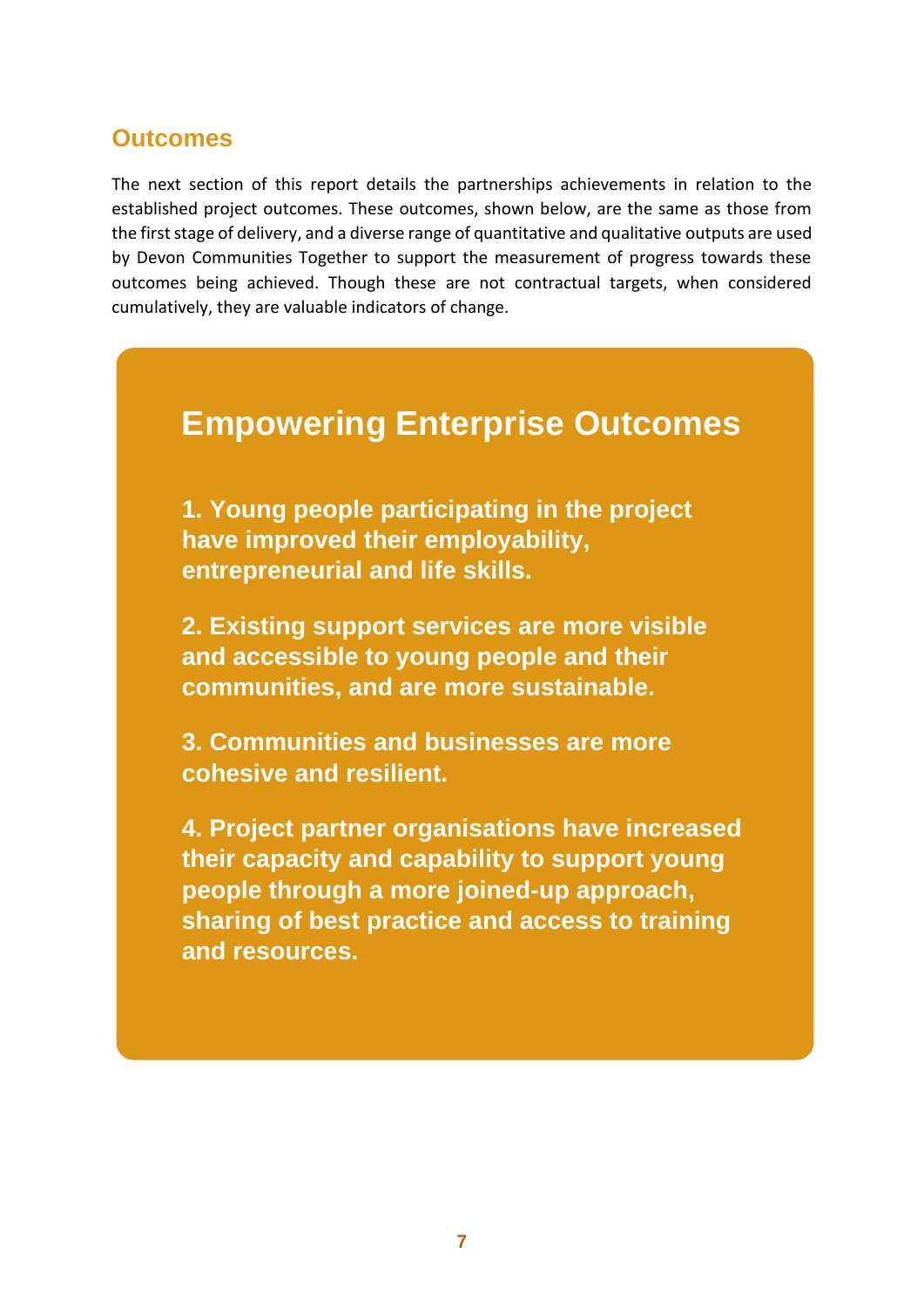**Young people participating in the project have improved their employability, entrepreneurial and life skills.**

**49 participants became enrolled** on the project in the second half of 2021. Through one-toone mentoring sessions and group work, these participants were encouraged to identify and explore their talents, aspirations and barriers, and work towards a personal development plan. The format of support undertaken is tailored to the needs and interests of participants, and work towards building confidence, tackling barriers, gaining skills and encouraging pursuit of aspirations. **Activities supported this period have varied from coffee or a walk, through to music therapy, guided gym sessions or remote courses. Group activities addressed life skills, budgeting, and employability skills.** Mentors continue to have a unique approach and subsequent dramatic influences on individuals lives.



"Past mentors had been very money/job/education orientated, and Sue has always been 'me orientated' and I always looked forward to our meetings on a Monday so I could let go of everything with her".

"If it wasn't for her I wouldn't be ready to get back into work life or education  $-$  and I 100% thank her for now starting an apprenticeship as a chef and being back at college. Sue gave me a shove, not in you have to do it, but you can do it  $-$  and always asking me how she can help." Rory, Participant with Eat That Frog.

The quote below shows the unique ability of Empowering Enterprise to respond to participants needs by paying for expenses which aid a participant's progress:

*"Callum started work [as a trainee mechanics assistant] and after a week his employer offered Callum more hours and said that if Callum had his own tools, it would enable Callum to carry out more automotive tasks and learn new skills, Callum was keen to do this but could not afford the toolkit, I Can Do That! CIC applied for support through from BB0/EE and Callum was successful in his request and now has a new tool kit which he was thrilled with and very grateful to receive.*

*Callum said: "Empowering Enterprise has been great for me, I Can Do That! CIC were able to support and assist me in getting my ideal job, I couldn't find this support from anywhere else, and I hated being on benefits, I just wanted to work, and I Can Do That! CIC have really helped me get off to a great start"*  Project Manager at ICDT, and Callum, participant with ICDT!

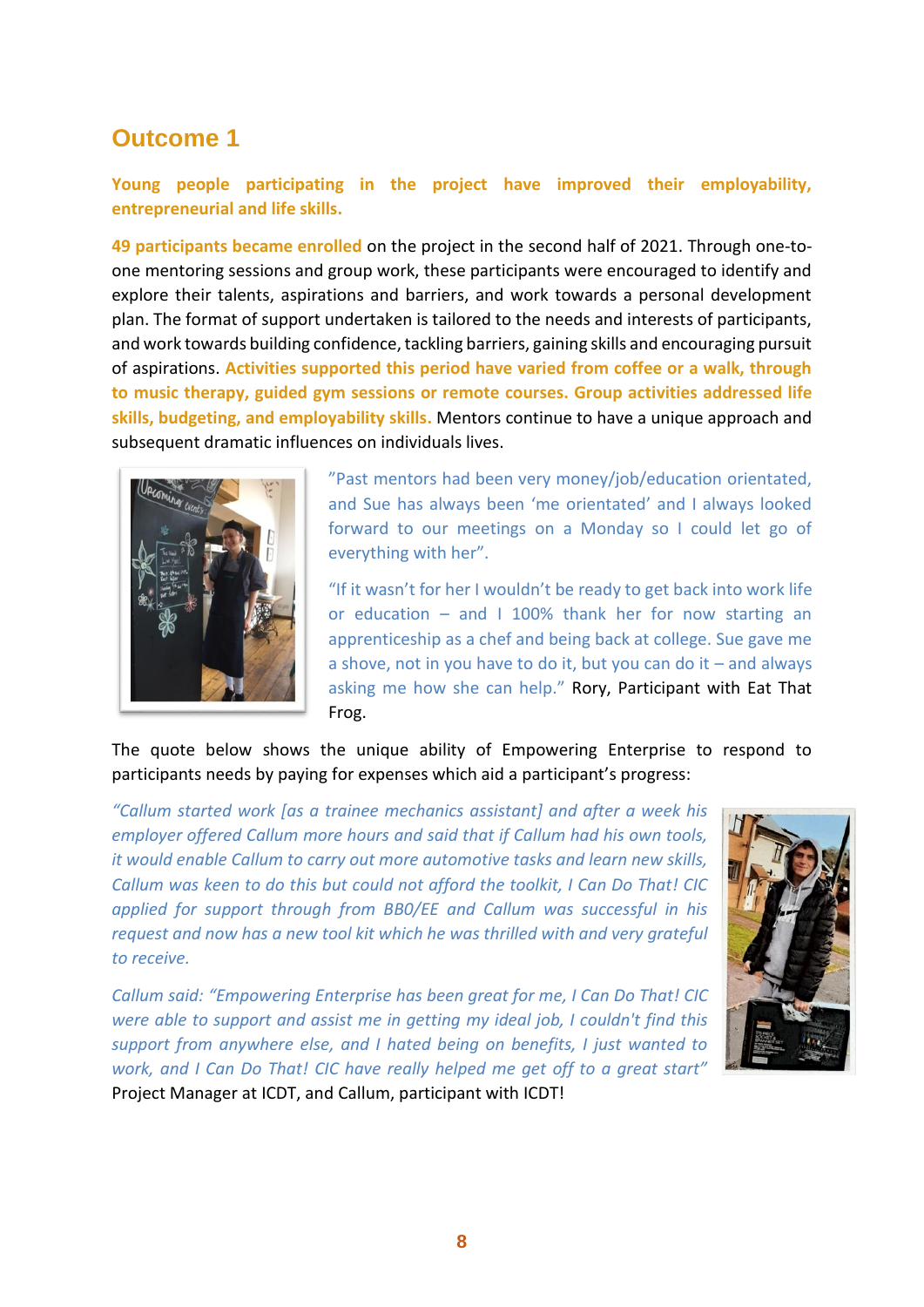

Figure 1, left, shows participants who have been enrolled in the project in 2021. Where the yellow dots show initial recruitment (Jan-Jun) took place primarily concentrated in Plymouth and Torbay. The blue dots show how **in this period recruitment is reaching new areas, significantly Exeter, Barnstaple, and some rural areas.**

**The results of these interventions are clearly being seen,** with participants enrolled on the project achieving results. **In this reporting period 22 individuals moved into employment,** and **5 individuals moved into education or training.**  With training in courses such as beauty therapy and functional skills and employment as diverse as Trago Mills retailer and a London Pantomime.

Results can take several months to be achieved, as mentors work to build trust and confidence, **of the** 

**27 results achieved in this period 5 were enrolled since July and the remaining 22 were enrolled between January to June.** Beyond these results, participants have also been involved with volunteering, which is discussed in outcome 3 below.

#### **Main Challenges participants are facing**

The participant demographic of this project has always had extreme challenges, for example, it should be noted that **26 out of 49 (53%) of participants who went live in this period report having a disability, and 20 out of 49 (41%) do not have Maths and/or English entry level qualifications. These challenges have been enhanced by the continuing Covid pandemic, making partnership successes all the more impressive**. Mentors reported that the pandemic has really affected participants motivations and confidence to become involved with support services or pursue education. Mentors suggest that, as young people have not had to engage with people for 18 months this has meant they just don't see the need, for example, they are comfortable living with their parents, and have dropped deeper into their comfort zone, just wanting to play games with their online friendships. **Those living in isolated ways have just become more isolated.** Mentors believe the pandemic has had an especial impact on young adults, i.e. those transitioning from childhood to adulthood, as it has disrupted individual's development when they should be developing their identities.

#### **Types of sessions/provision**

Although of course some participants are able to move quickly into a result, the impact of Covid has meant **mentors have been increasingly sensitive to slowly pushing and developing individuals.** Rather than throwing them straight into activities. Mentors are finding especial value in casual walks for open conversation and also creative sessions with art or music. These sessions are building participants confidence in themselves and in how to interact with others.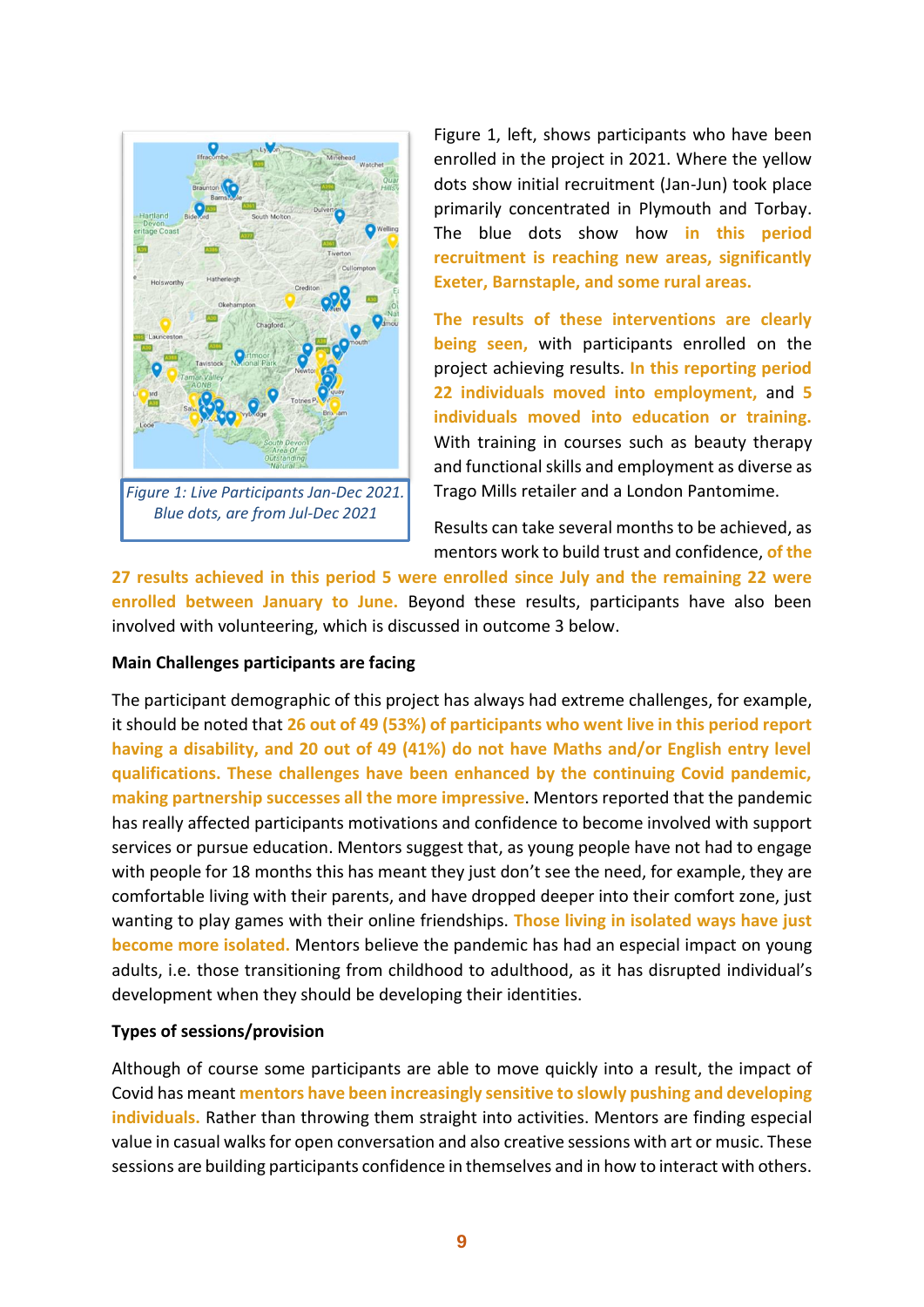The table, right, shows the numbers of sessions and hours spent with participants, and **low participant confidence, will have been a contributing factor to group sessions only** 

**accounting for 6% of total session time**. This is the same percentage of time for group sessions as before the project extension (2017-2020), where it was documented that it took many months of initial project delivery for mentors to feel confident in group activities. It can also be noted that advocacy accounted for 11% of session time, this is up from 6% of time from before the project extension.

| <b>Type of session</b> | <b>Number of</b><br>sessions | <b>Number of</b><br>hours |
|------------------------|------------------------------|---------------------------|
| <b>Advocacy</b>        | 219                          | 144                       |
| <b>Group</b>           | 30                           | 79                        |
| <b>Contact attempt</b> | 568                          | n/a                       |
| One to one             | 920                          | 1,102.75                  |
| <b>Total</b>           | 1,737                        | 1,325.75                  |
| <b>No shows</b>        | 160                          | n/a                       |

The quotes below illustrate both the value and challenges of pursuing group sessions with participants.

*"Group sessions continue to be slower to start, though in the new year these will be encouraged more. As in previous reports the participants are much further away from group activity than they were in phase 1 after the detrimental effects of the pandemic. Where we would normally expect young people to be moving closer to education or employment within 6 months of support, we are now anticipating more of a 9-12 month build up for them."* Project Manager, Young Devon

*"We have had an excellent response to group sessions that we have provided . . . Socially, the participants have started to develop, they are becoming more confident around one another.* 

*The first session was bowling. The participants were split into three teams; the individuals did not know one-another. So, after a brief introduction, staff left the teams to get to know each other whilst playing the game. Friendly banter and laughter at team members mistakes filled the air and the nerves began to settle. Conversations started and inclusive chats around employment and pay could be heard, this created much interest amongst the participants who were unemployed or unhappy with their current work situations. Suggestions of other jobs or informing others of positions available were more conversations that went on amongst the group. . . There were a couple of participants who were particularly nervous, so staff stayed in close proximity and supported as appropriate."* Project Manager, Young Devon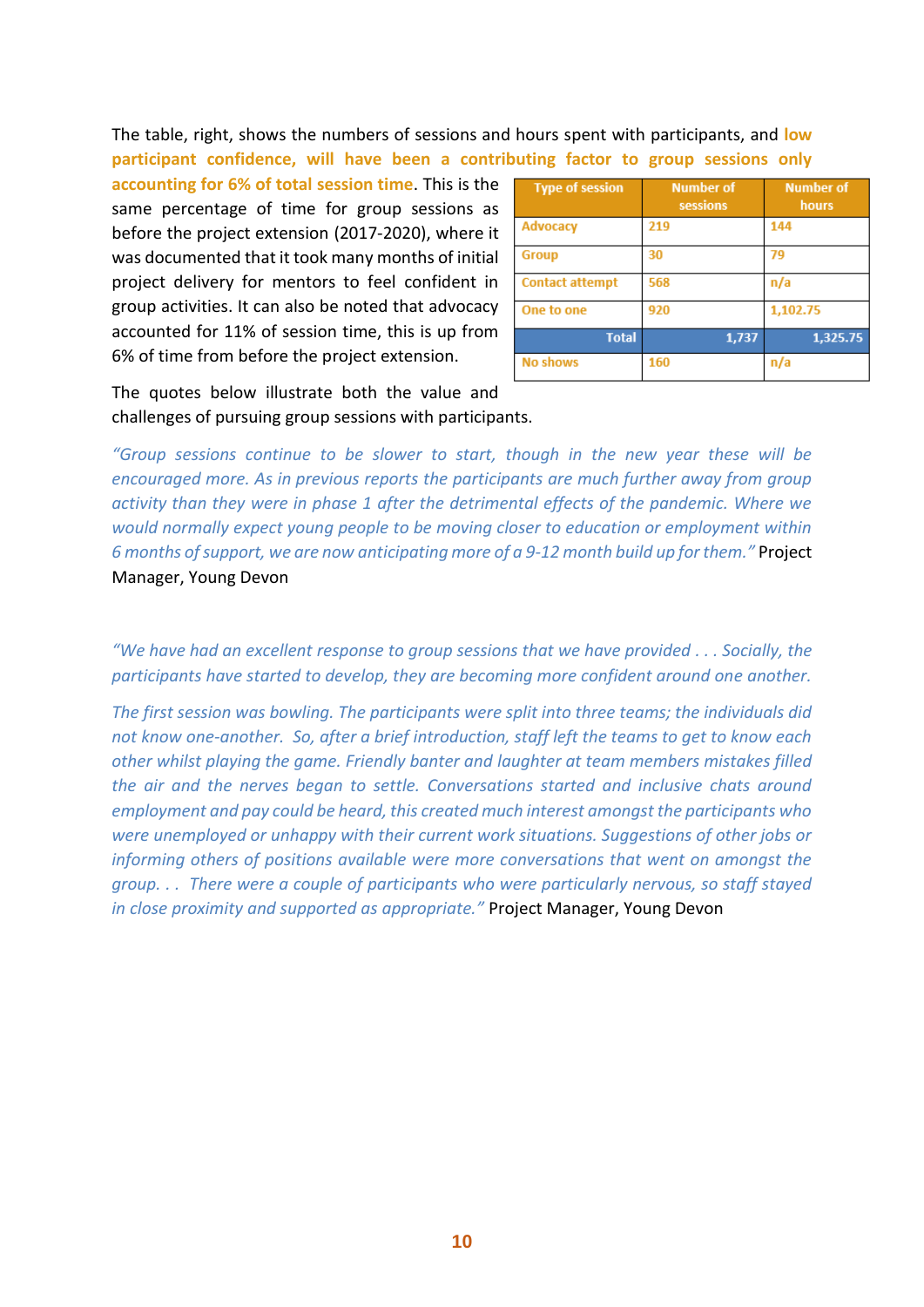**Existing support services are more visible and accessible to young people and their communities, and are more sustainable.**

Empowering Enterprise delivery partners are embedded in their communities and rely upon developing strong relationships with local communities and services. These relationships are often two-way, with partners both receiving referrals and signposting to services.

A major focus of the last reporting period, alongside recruitment and induction, was redeveloping partnerships. This networking has continued in this period and led to strong relationships with, for example, Libraries Unlimited, Barnardo's, Plymouth Youth Hub, Young Offenders and Care Leaver teams, Housing services, Plymouth Youth Sailing and many more.

Many of these relationships led to referrals for partners, however a primary focus continues to be building relationships with work coaches and this led to the most significant number of referrals, **25 of the 49 live participants in this reporting period (and 67 of the 129 total live participants in 2021), coming from the local Jobcentre Plus (JCP) advisors.** The remaining referrals came from a wide range of sources, mostly noted officially as 'own engagement'. We know that partners have a dynamic approach to engagement, embedded in their communities and we know this includes sources such as the Princes Trust, The Zone, Live West, Encompass, Abbotsvale Mental health Clinic, and multiple housing associations or Local Authority Teams, such as care leavers, or children's social care.

#### *"In this quarter we attended an unpaid carers rights event at Paignton Library where we promoted EE as part of the services we offer which was livestreamed on Facebook. This network has made referrals into EE."* Project Manager, ICDT!

Notably for several of the partners referrals to EE come from other parts of their organisation's delivery, such as housing our counselling teams. This shows the unique and valuable position of EE's provision within the support services ecosystem and it provides something unique for those with the greatest challenges.

*"[Jay] was referred to Young Devon from his mental health support worker, Stephen Miller from Workways. Jay has also been working with his mental health worker, from Abbotsvale and is waiting for an appointment with a phycologist, due in 2022. Jay has really struggled with anxiety and depression and needed support to move forward in life. . .Jay has expressed an interest in attending courses run by Young Devon, and has found the confidence to attend a meeting with myself and the course tutor in Barnstaple. He is eager for change in his life, and has grasped the opportunity to start the Independent Living Course in January, which will follow onto a Work Based Leaming Course later."* Project Mentor, Young Devon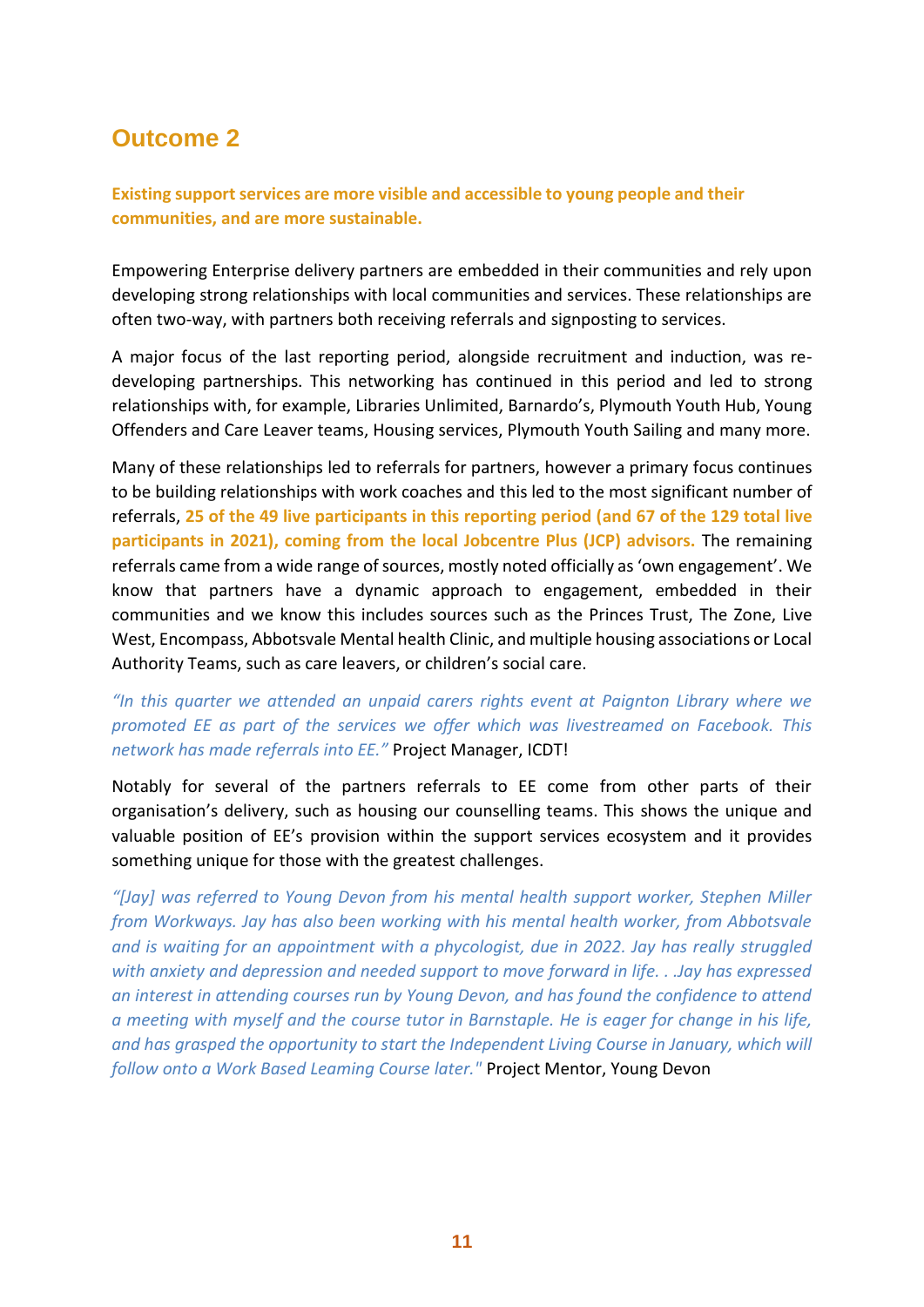**27 instances of signposting were logged by mentors, and the table below shows the main area signposted towards was mental health services (9 of the 27, or 33%).** Although learning from the first stage of delivery tells us that signposting is likely much more common than this. Indeed, it is the routine nature of signposting that means it is often not logged by mentors. Services signposted to in this period included both statutory services and institutions, and more localised community-based support, as well as other non-EE provision run by partner organisations. These included:

- Splitz domestic violence support charity to help a participant emotionally exhausted by her ex-partner/child's father's text messages.
- Eat That Frog health and wellbeing courses to help participants understand value of routine and other wellbeing activities on improving sleep and overall health.
- Horse and Heart to help a participant's anxiety and confidence by working with animals.
- PAC Adoption support agency to help with counselling and support resources.
- Housing standards to support an individual living in a caravan with dangerous equipment.
- Citizens Advice and Christians Against Poverty for debt management.



**In addition to this signposting, 219 instances of advocacy were carried out by mentors, totalling 144 hours,** and the importance of mentors knowing the best ways of working with support services has only increased with Covid, as resources are stretched and demand increased.

*"It has been more difficult during the project extension to access support services due to many still not operating at previous capacity or offering face to face sessions."* Project Manager, Young Devon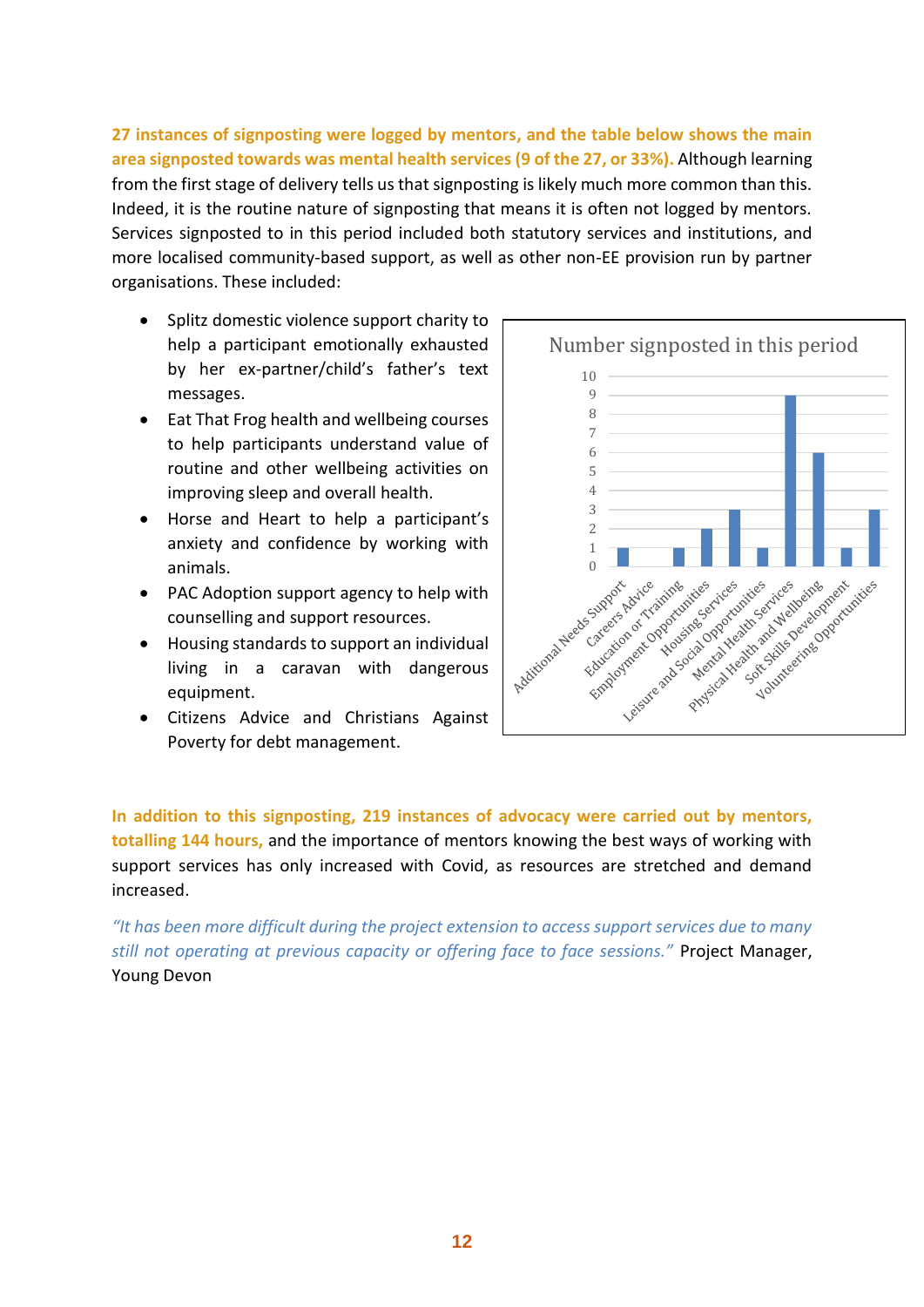#### **Communities and businesses are more cohesive and resilient.**

Empowering Enterprise contribution to their local communities and businesses is apparent in a number of ways. As young people are supported to build better hard and soft skill sets, they are intrinsically more able to make positive contributions to their surroundings, and they are equally less likely to engage in negative behaviours. This is likely to lead to social networks, workplaces and places in general being more socially cohesive.

**22 young people entered into employment** in this reporting period, and the inclusion of young people with extra-barriers creates valuable **learning experiences for both young people and the employers they are involved with.**

*"Hattie has dyspraxia, which meant that she had difficulties using equipment like telephones, staplers and in writing. We supported her by taking her to buy equipment she could more easily use, including a telephone headset. We also did research to find out ways to best support Hattie"* Employer of participant, based in Tiverton.

During this period the government's 'Kickstart' scheme continued to be in operation. Starting in late summer 2020 this scheme funded employers to provide 6-month, 25-hour a week, minimum wage jobs available for 16-24-year olds claiming Universal Credit. Additional funds were available for support and training in these roles. **During this reporting period at least 5 participants found placements through Kickstart**. Partners report that Kickstart has helped young people in a changing job market, as where there has been a high number of job vacancies Kickstart provision has meant that these have been targeted to young people aged 18-24 and new employment opportunities have been at a realistic level for young people who have no experience of the world of work.

The Kickstart scheme has been extended to allow employers to hire young people up until March 2022. Partners believe kickstart will leave a legacy for employers who have drawn on different sectors of society, been exposed to a 'youth voice' and highlighted the positive impact young people can have on organisations. A message which the project will continue to champion. For delivery partners Kickstart's legacy includes new links with often socially conscious employers.

In addition to Kickstart, partners continued to develop meaningful relationships with employers which may lead to changed workplace environments or future placements for participants.

*"We have made some great contacts through Co-op stores and hosted a meeting with a group of local managers . . . We hope to be able to organise work experience placements and employability talks with them in the future."* Project Manager, WKUK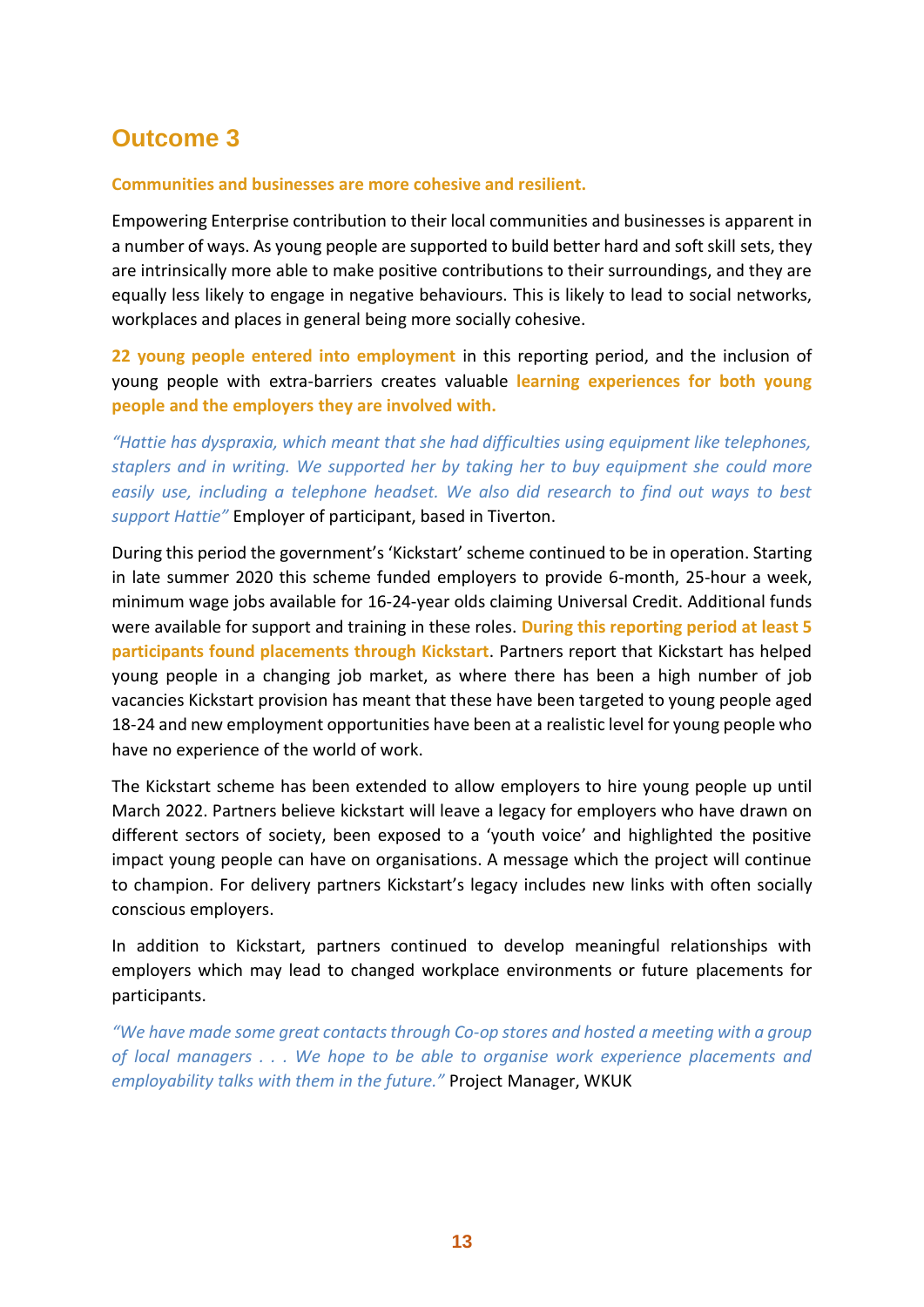#### **Development of strategic employer engagement**

Amongst the positive impact of Kickstart, employer feedback did show that there is a need to support employers as they take on individuals with barriers or unused to the work environment. This process of in work support is a big strength of the EE programme, where young people are not exited as soon as they find work. **While mentors often continue to support the young person, there is potential for further contact with the employer themselves to develop joined up support.**

*"There was no support from Kickstart during the placement, though there was someone available to help with any HR issues on request Young Devon's mentor called during the placement to see how it was going and met with Hattie several times away from the workplace. [We] felt that it might have been useful to have more contact with a mentor, and perhaps to meet them with Hattie at work to explore ways to support her."* Devon Surface Care, Kickstart Employer

As the employer engagement lead, Devon Communities Together's role is to build on the feedback such as this and to support local employers at a strategic level to better understand and support this demographic. Therefore, to better understand the key areas needed by young people for support, DCT developed a co-design processes, carried out between June and August 2021, on the topic of Employer Support. This sought to understand the key areas for support young people felt an employer could most help with, and how.

Findings showed that **although participants' concerns and desires for support are similar to anyone starting a new job, due to this demographic having additional barriers and extreme challenges (personal and circumstantial) these concerns can be magnified** and lead to more extreme results if there are problems. As such it was found that areas such as Mental health support and Day-to-day supervision are important. However, due to many participants finding it challenging to enter new situations and meet new people, **a primary area of support focus should relate to the induction and first days on the job.** Anxiousness can be due to both meeting new people, and having to understand their role or how to complete tasks to the employers' standards.

**From January 2022 these key messages will be a part of monthly online support sessions for employers,** and other communication channels to help employers to focus on creating an environment where participants feel welcome and useful.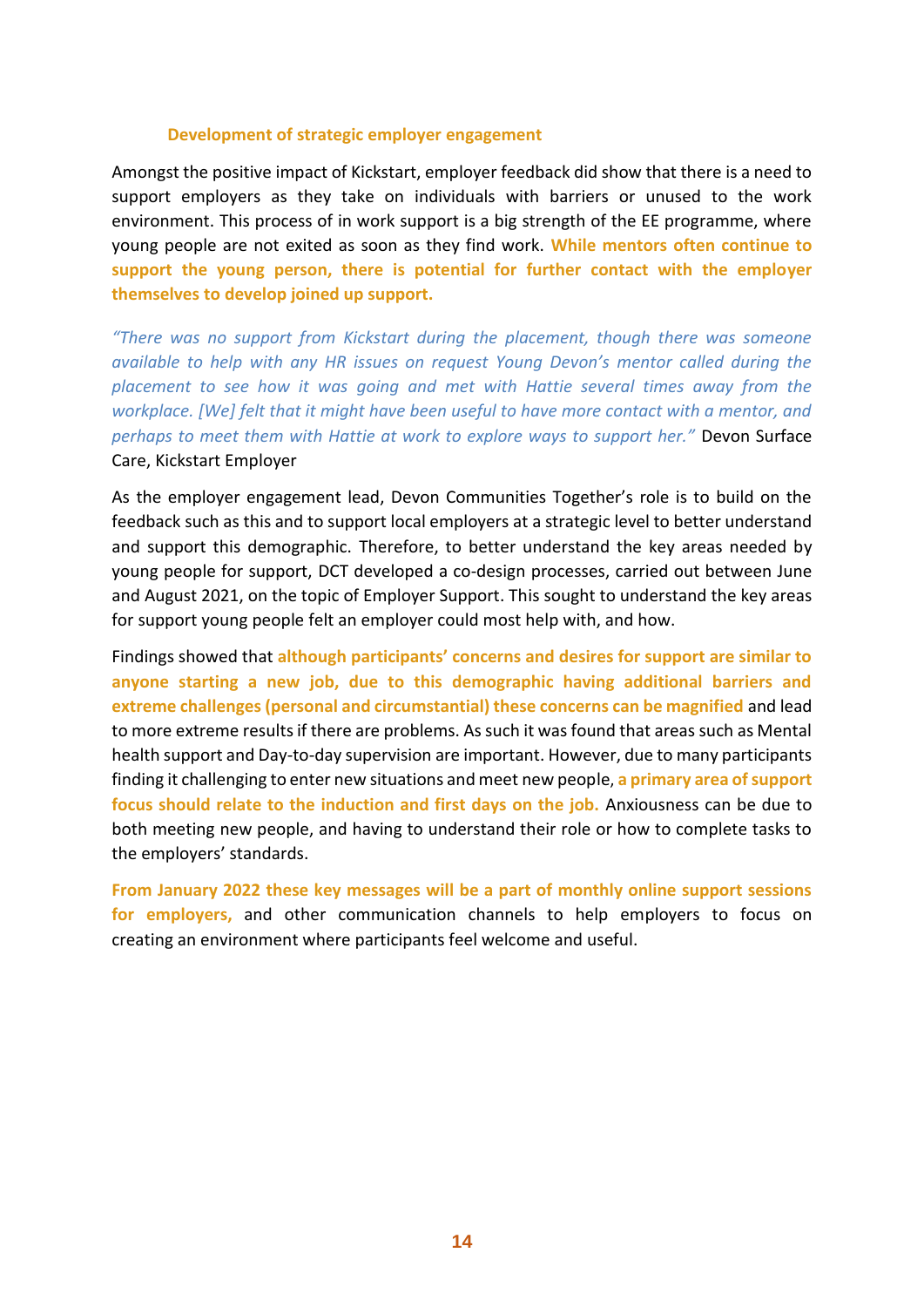#### **Community engagement**

Participants directly contributed to communities through social action with the importance of volunteering recognised as a valuable bridge to developing skills for an individual. Similar to businesses we know that organisations benefit from being exposed to the diversity brought by young people.

*"For one young person recently in North Devon [our mentor] was able to advocate on his behalf whilst he was going through a significant mental health difficulty and the volunteering placement have been hugely supportive, they are also now offering training to make sure they are best able to support the mental health of their staff and volunteers."* Project Manager, Young Devon

**Participant volunteering has included placements with community shops, administrative support with a charity, helping with a community fridge scheme, beach cleans or creating packages for the community.**

*"We collected at short notice from a local manufacturer a large quantity of craft items destined for landfill. We made these into packs which were distributed into local community organisations. These were gratefully received and actually we were unable to keep up with demand and we ran out."* Project Manager, WKUK

The below case study illustrates how participants on placements influence those around them, in this instance at a community gardening project.



*"Everybody's got something to offer, we tend to marginalise older people or we marginalise youth. We should stop doing that, we should bring them together. We already have it here, so on Monday I have my volunteer day, and you know, I think our youngest person here is late teens, early 20s and my oldest person here is in their 60s. We've already got that bond between those generations. They work together. They play together at breaktime they share anecdotes. They start to learn from each other there's a lot of mentoring goes on it all happens as an incidental part of the program."* Staff member at Eat That Frog's Parkfield site.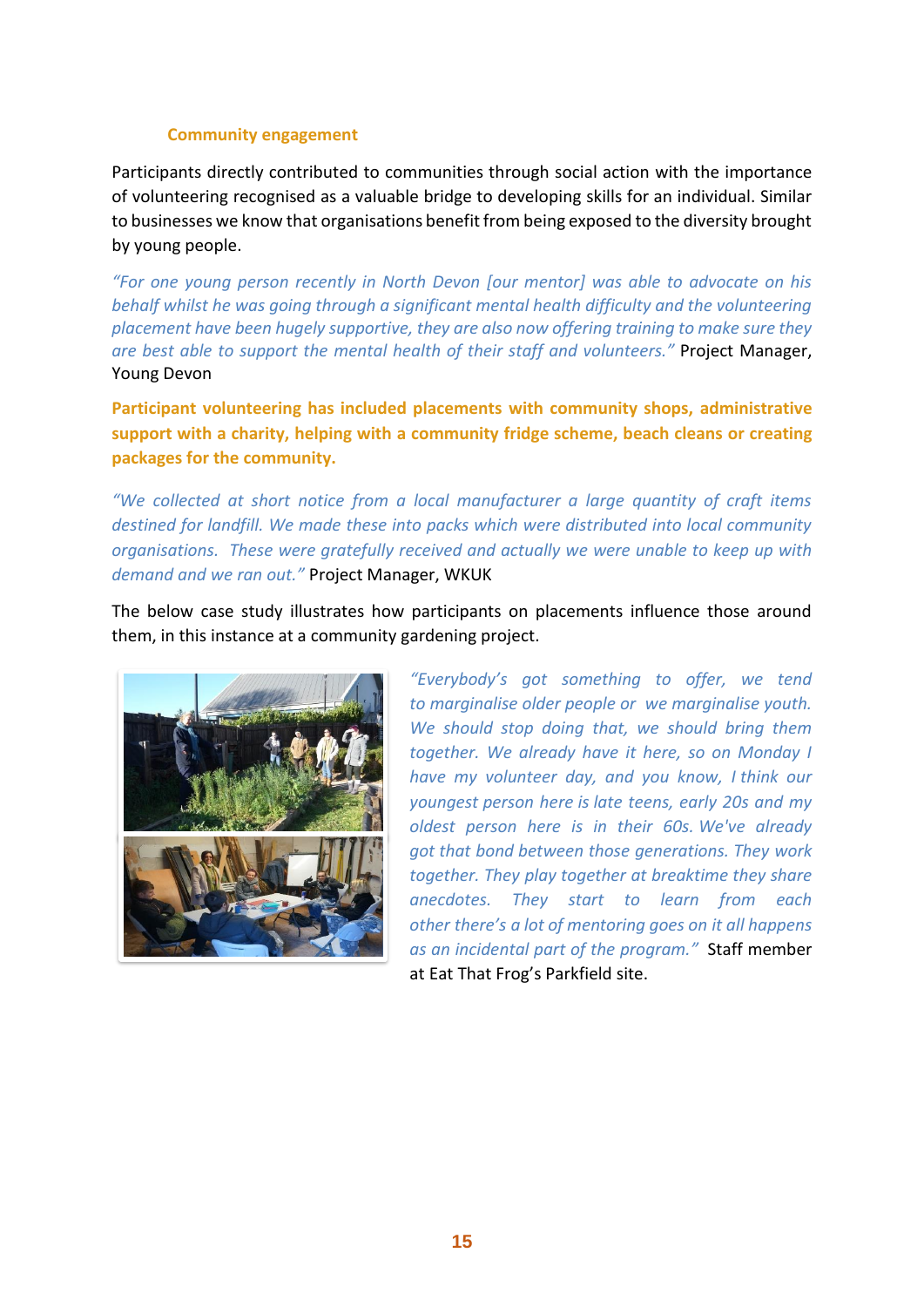**Project partner organisations have increased their capacity and capability to support young people through a more joined-up approach, sharing of best practice and access to training and resources.**

Collaborative work within the partnership has always been central to its success as partners have significantly benefited from sharing best practice and lessons learnt through delivery.

In this period partnership wide meetings continued, **19 partnership staff members attended 2 partner meetings,** these quarterly meetings serve to provide key project management updates from Petroc, and partners can update on their achievement of targets and other key areas of work. An additionally dedicated project manager meeting was held in November to discuss Innovation Funds and the project extension. **In addition, 16 members of staff attended 1 local partner meeting**, which was intended more as a support for mentors and key delivery staff rather than project management. At this local meeting mentors shared their approaches, and frustrations, around engaging participants face to face.

Petroc also held a paperwork support session for partners in December, and distributed **1 newsletter and 1 newsflash bulletin** which shared key updates, stories and celebrations of achievements. Importantly the newsflash helped clarify administrative challenges with the project extension. **The newsletter reminded partners of valuable support service resources available for equality and sustainability.**

Stories of collaboration include ICDT! referring participants to WKUK due to geography, Young Devon mentors accessing ETF courses in Torbay and collaboration sought on group sessions between ETF, Young Devon, WKUK and Groundwork South.

Devon Communities Together supported partners in the creation of 4 case studies, delivered a training session on Design-led thinking to aid co-design of innovation funds, and occasionally shared work placement opportunities.

As well as the inter-partner collaboration, the internal development of partners also continued. As mentioned under Outcomes 2 and 3 partners have developed their working networks and general presence, including the practice of intra-departmental referrals showing how EE complements other services to create a full package of support.

*"Promotion and engagement with the project continue to be a focus, with referrals from within other staff within Eat That Frog. We have worked together with colleagues on the Youth Hub/Princes' Trust to encourage participants who need/prefer 1-2-1 support."* Project Manager, Eat That Frog.

They have also been able to upskill their teams, for example Eat That Frog created a staff resource for navigating Universal Credit and working with JCP work coaches.

*"The team is now using the UC statement guide that Chris put together, which is helping with new starts and the overall recruitment process."* Project Manager, I Can Do That!.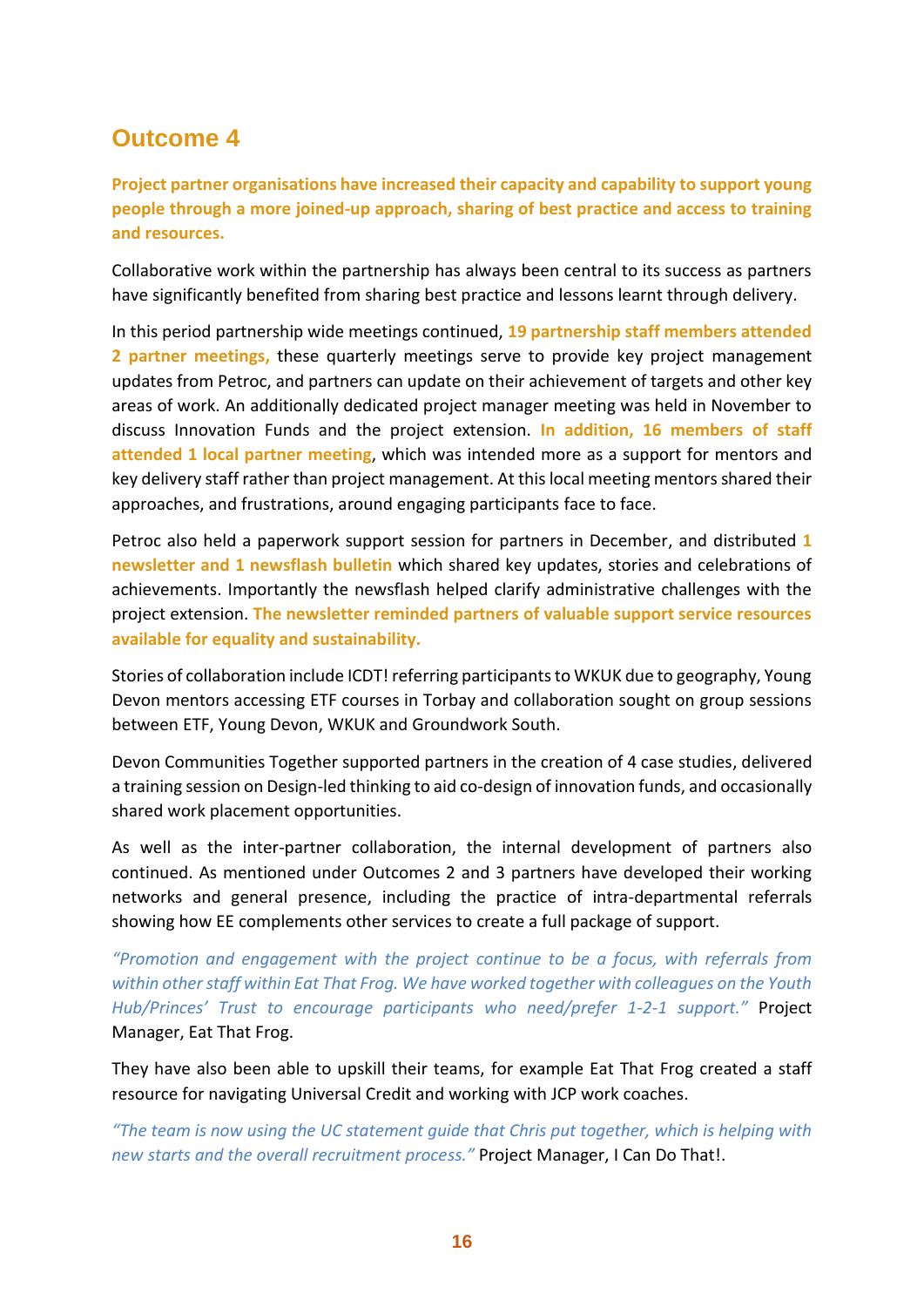## **Cross Cutting Themes**

#### **Sustainability & Gender Equality and Equal Opportunities**

By championing best practice and challenging assumptions and beliefs, the partnership aims to ensure the Cross-Cutting Themes (CCTs) are incorporated into delivery with participants and in community and employer engagement. The partnership seeks to influence organisational policies and practices within and beyond the delivery partners.

#### **Sustainability**

Last period Petroc asked each partner to **identify 3 simple goals to achieve for increasing sustainability** over the year, which Petroc would monitor and support with. Goals could be identified as a partnership effort or for individual organisations. Petroc carry out regular reviews of progress partners have made towards their goals.

These sustainability goals include: encouraging participants to recycle more by sending reminder messages; encouraging sustainable consumption through group discussions – especially around clothing and food; partnering with a local reuse store for activities; litter picking/clean up opportunities – especially on beaches; developing awareness of a community fridge; renovating a local green space; independent cooking skills; reducing travel of staff and organisational paperwork; encouraging participant bicycle use; and increasing the number of group activities held outdoors.

**These goals are brought passionately into delivery activities**, such as via sessions on healthy cooking, food waste, food growing and energy suppliers. Additionally, the Covid pandemic has meant that sessions have taken place outdoor, and mentors have commented on how they see the positive impact nature connection has on their participants wellbeing.

"We are planning a trip to the National Aquarium to help with understanding the complex issues of sea pollution and for the participants to understand the wonders of what lies beneath." Project Manager, Battling On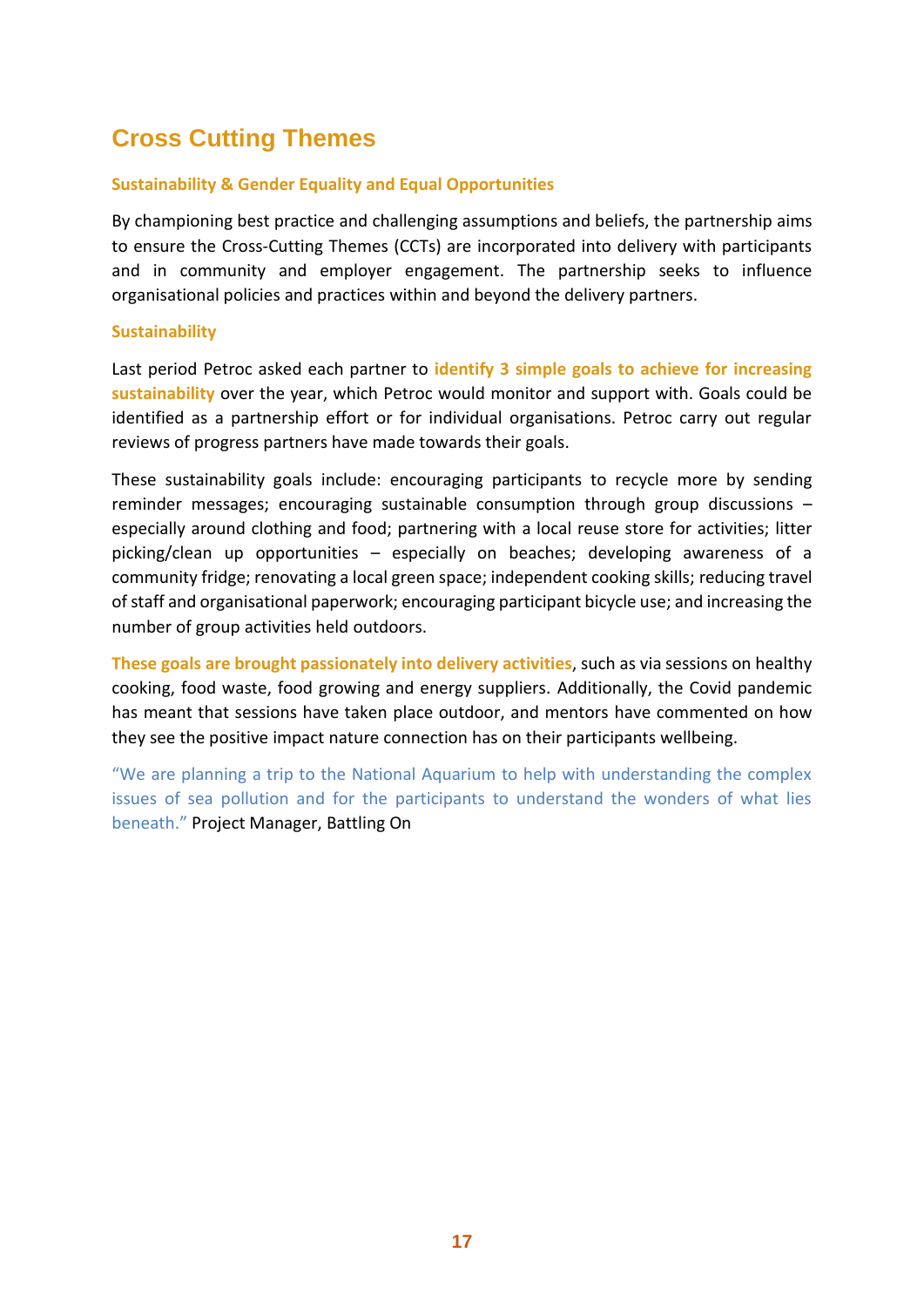#### **Gender Equality and Equal Opportunities**

After positive signs last period that the uneven number of participants from different genders was beginning to close, there has again been a higher number of male participants in this period. **In this period 25 (51%) participants were male, 22 (45%) Female and 2 (4%) otherwise identifying.** This compares to 56.4% male, 42.9% female and 0.8% identifying otherwise or preferring not to say across the life of the project. It is important to note there is still a positive trend to reaching more female participants after only 41% of participants in the first stage of delivery (2017-2020) being female.

**Partners are finding ways to focus their work to reach females**, with Battling On working with young mums and those within the care system, ICDT! contacting Exeter based domestic violence support organisation Splitz, and ODILs running mentoring sessions alongside a creche on their premises.

**Mentors are helping participants who are exploring their gender identity by creating a supportive environment.** Mentors have reported their use of existing resources previously created by the partnership on LGBTQ+ language and Transgender support.

*"We had a group session at which gender diversity acceptance was raised. Concerns [by a transgender participant] were unfounded as they were accepted openly into the group by the rest of the participants without any issues or adverse reactions."* Project Manager, WKUK

The partnership continues to network with key organisations for both referral pathways and in order to support participants. With key support organisations named as Proud2Be, and Torbay council's Transfigurations, as well as local GPs. However, partners have noticed that there is a disparity in support services across the county.

*"There are good links from Proud2Be in the south of the county however in North Devon, Mid and East Devon it is much harder to find local charities."* Project Manager, Young Devon

**Other areas of Equal Opportunities are intrinsic to the partnership's work**. Partners work closely and consistently with participants with physical disabilities, learning difficulties, English as a second language or other challenges. Partners have strong relationships with support services, such as the County's Autism team.

*"Young people are able to be open about their needs and how they can be supported, for those who are less confident with this, mentors are encouraging topics around personal advocacy and supporting them with attending appointments or interviews to ensure the employer or other service have all they need to work with the young person." Project Manager, Young Devon*

Promoting a message of inclusivity is a key element of the emerging Employer Engagement strategy.